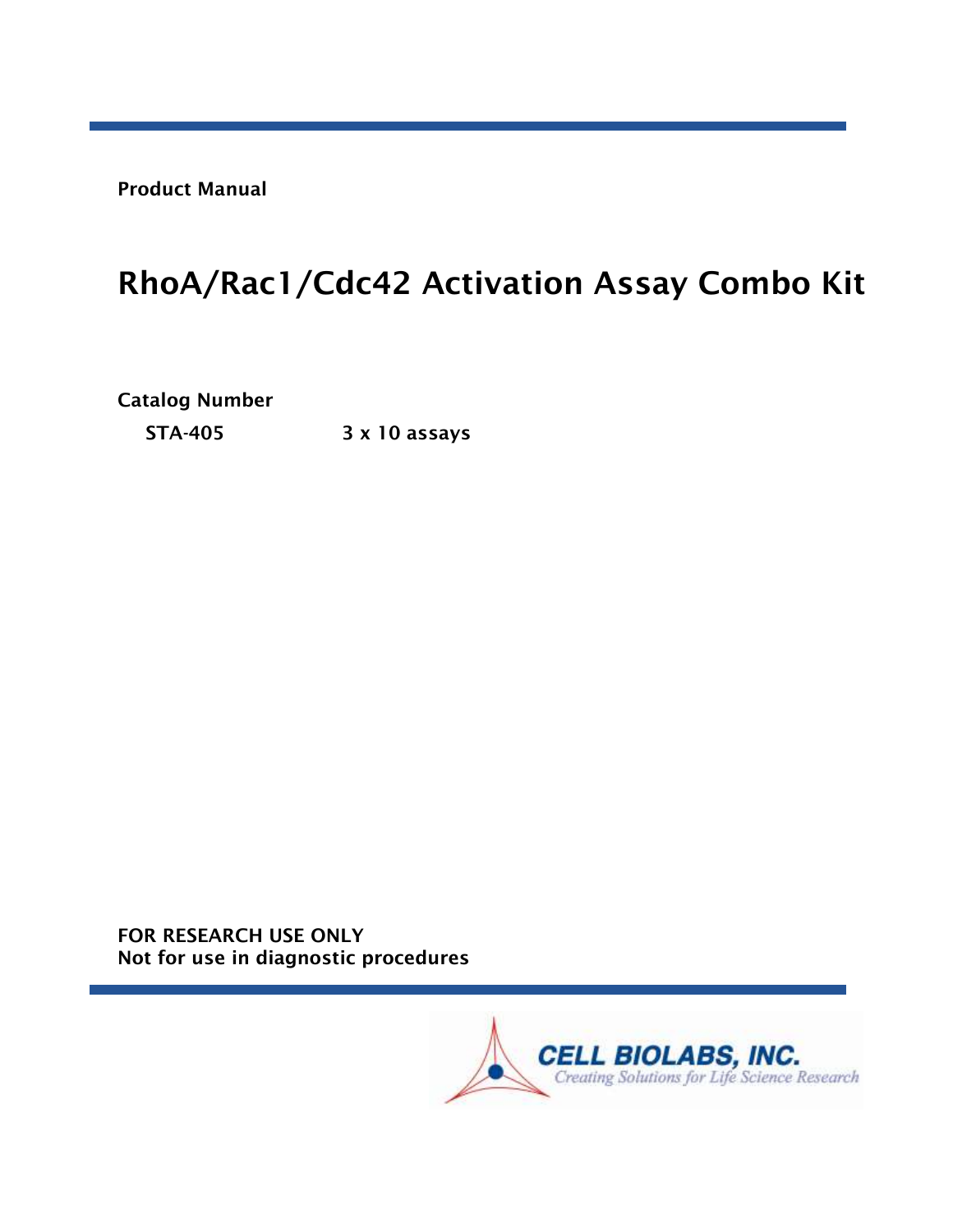## **Introduction**

Small GTP-binding proteins (or GTPases) are a family of proteins that serve as molecular regulators in signaling transduction pathways. RhoA, Rac1 and Cdc42, 21 kDa proteins, belong to the family of Rho GTPases regulates a variety of biological response pathways that include cell motility, cell division, gene transcription, and cell transformation. Like other small GTPases, RhoA, Rac1 and Cdc42 regulate molecular events by cycling between an inactive GDP-bound form and an active GTPbound form. In its active (GTP-bound) state, RhoA binds specifically to the Rho-binding domain (RBD) of Rhotekin, and Rac1 or Cdc42 binds specifically to the p21-binding domain (PBD) of p21 activated protein kinase (PAK) to control downstream signaling cascades.

Cell Biolabs' RhoA/Rac1/Cdc42 Activation Assay utilizes Rhotekin RBD and PAK PBD Agarose beads to selectively isolate and pull-down the active form of Rho/Rac/Cdc42 from purified samples or endogenous lysates. Subsequently, the precipitated GTP-Rho or Rac or Cdc42 is detected by western blot analysis using an anti-RhoA or Rac1 or Cdc42 antibody (see Figure 3, Figure 5, Figure 7 and Assay Principle).

Cell Biolabs' RhoA/Rac1/Cdc42 Activation Assay Kit provides a simple and fast tool to monitor the activation of RhoA, Rac1 or Cdc42. The kit includes easily identifiable Rhotekin RBD and PAK1 PBD Agarose beads (see Figure 1), pink in color, along with RhoA, Rac1 and Cdc42 Immunoblot Positive Controls for quick Rho small GTPase identification. Each kit provides sufficient quantities to perform 10 assays for each small GTPase.



**Figure 1**:Rhotekin RBD or PAK RBD Agarose beads, in color, are easy to visualize, minimizing potential loss during washes and aspirations.

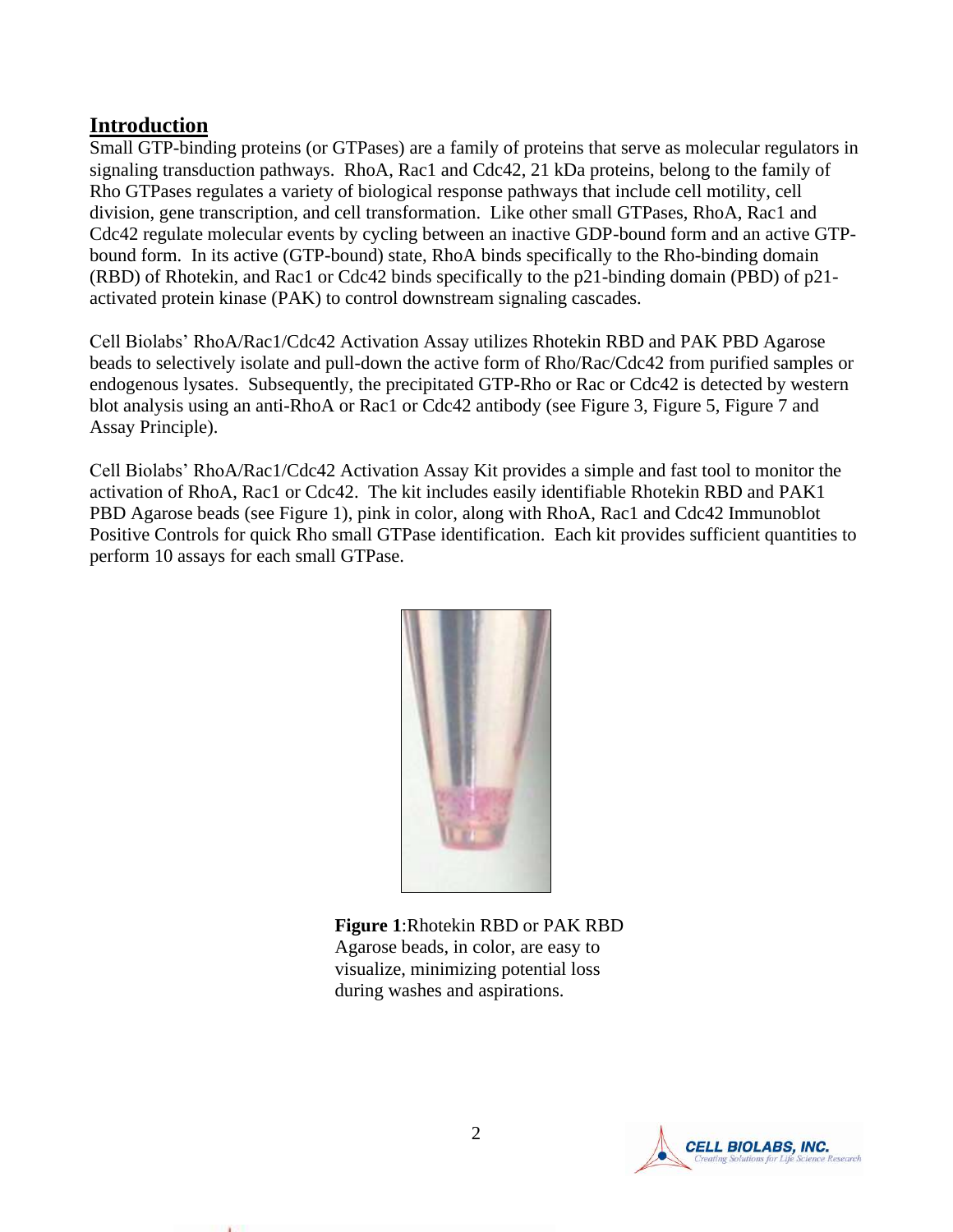## **Assay Principle**



## **Related Products**

- 1. STA-400: Pan-Ras Activation Assay Kit
- 2. STA-400-H: H-Ras Activation Assay Kit
- 3. STA-400-K: K-Ras Activation Assay Kit
- 4. STA-400-N: N-Ras Activation Assay Kit
- 5. STA-401-1: Rac1 Activation Assay
- 6. STA-401-2: Rac2 Activation Assay
- 7. STA-403-A: RhoA Activation Assay
- 8. STA-403-B: RhoB Activation Assay
- 9. STA-403-C: RhoC Activation Assay
- 10. STA-404: Rac1/Cdc42 Activation Assay Combo Kit

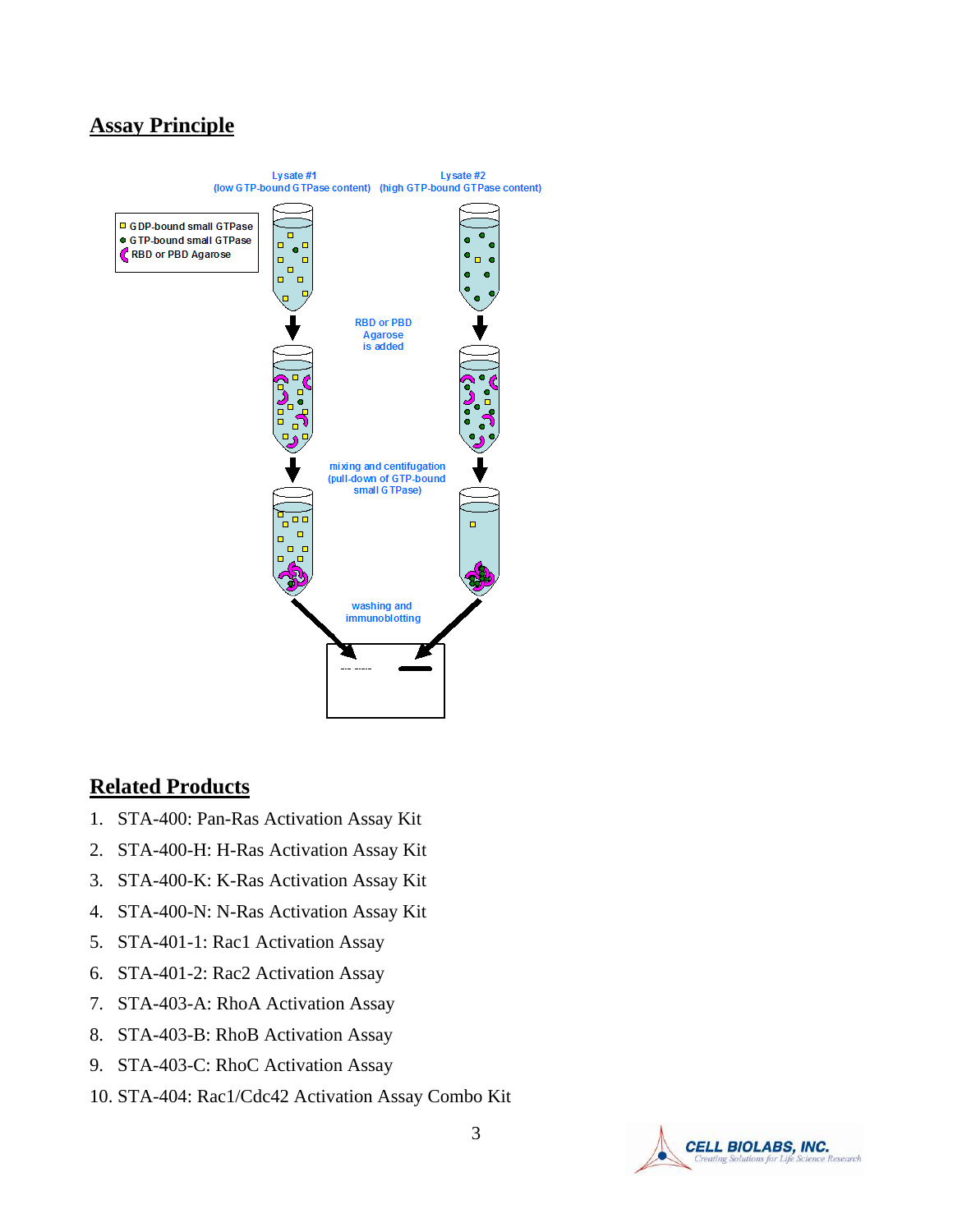#### 11. STA-410: Raf1 RBD Agarose Beads

#### **Kit Components**

- 1. Rhotekin RBD Agarose (Part No 240501): One vial 400 μL of 50% slurry, 200 μg Rhotekin RBD in PBS containing 50% glycerol. *Note: Agarose bead appears pink in color for easy identification, washing, and aspiration.*
- 2. PAK1 PBD Agarose (Part No STA-411): One vial 800 μL of 50% slurry, 400 μg PAK1 PBD in PBS containing 50% glycerol. *Note: Agarose bead appears pink in color for easy identification, washing, and aspiration.*
- 3. 100X GTPγS (Part No. 240103): Two vials 2 x 50  $\mu$ L of 10 mM GTPγS dissolved in sterile water.
- 4.  $100X$  GDP (Part No. 240104): Two vials  $-2 \times 50$  µL of 100 mM GDP dissolved in sterile water.
- 5. 5X Assay/Lysis Buffer (Part No. 240102): Two bottles 2 x 30 mL of 125 mM HEPES, pH 7.5, 750 mM NaCl, 5% NP-40, 50 mM MgCl2, 5 mM EDTA, 10% Glycerol.
- 6. Anti-RhoA, Mouse Monoclonal (Part No. 240302): One vial 40 μL in PBS, pH 7.4, 0.05% NaN3, 0.1% BSA.
- 7. Anti-Rac1, Mouse Monoclonal (Part No. 240106): One vial 40 μL in PBS, pH 7.4, 0.05% NaN3, 0.1% BSA. *Note: This monoclonal reacts with human, mouse, and rat Rac1; it also has slight crossreactivity with Rac2. Additional unknown higher MW proteins may be detected in some preparations.*
- 8. Anti-Cdc42, Mouse Monoclonal (Part No. 240201): One vial 40 μL in PBS, pH 7.4, 0.05% NaN3, 0.1% BSA.
- 9. RhoA Immunoblot Positive Control (Part No. 240310): One vial 100 μL of partially purified, recombinant RhoA from *E. coli* (provided ready-to-use in 1X reducing SDS-PAGE Sample Buffer, pre-boiled).
- 10. Rac1 Immunoblot Positive Control (Part No. 240110): One vial 100 μL of partially purified, recombinant Rac1 from *E. coli* (provided ready-to-use in 1X reducing SDS-PAGE Sample Buffer, pre-boiled).
- 11. Cdc42 Immunoblot Positive Control (Part No. 240210): One vial 100 μL of partially purified, recombinant Cdc42 from *E. coli* (provided ready-to-use in 1X reducing SDS-PAGE Sample Buffer, pre-boiled).

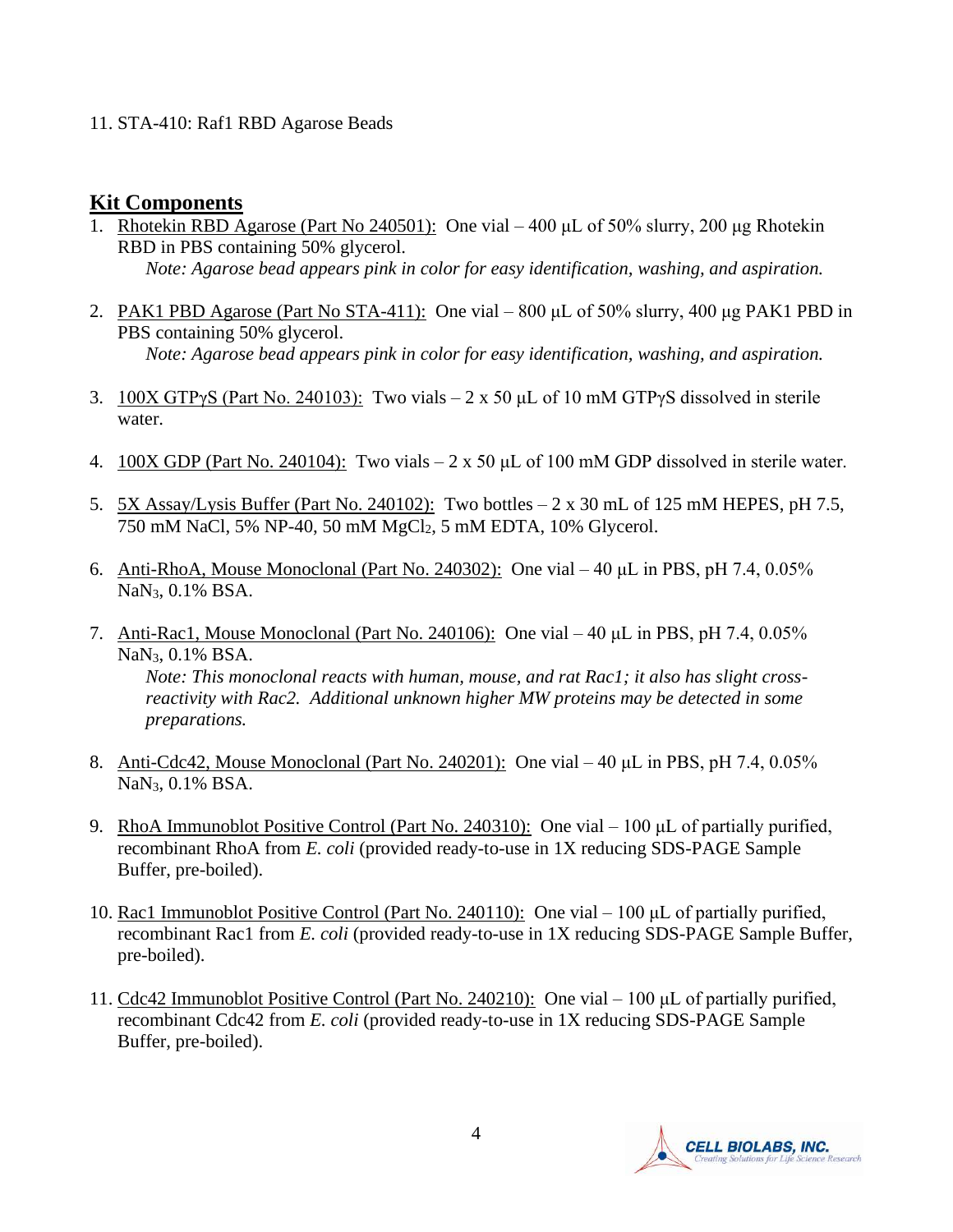## **Materials Not Supplied**

- 1. Stimulated and non-stimulated cell lysates
- 2. RhoA, Rac1 and/or Cdc42 activators
- 3. Protease inhibitors
- 4. 0.5 M EDTA in water
- 5.  $1 M MgCl<sub>2</sub>$
- 6. 30°C incubator or water bath
- 7. 4°C tube rocker or shaker
- 8. 2X reducing SDS-PAGE sample buffer
- 9. Electrophoresis and immunoblotting systems
- 10. Immunoblotting wash buffer such as TBST (10 mM Tris-HCl, pH 7.4, 0.15 M NaCl, 0.05% Tween-20)
- 11. Immunoblotting blocking buffer (TBST containing 5% Non-fat Dry Milk)
- 12. PVDF or nitrocellulose membrane
- 13. Secondary Antibody
- 14. ECL Detection Reagents

# **Storage**

Store all kit components at -20ºC. The 5X Assay/Lysis Buffer may be stored at either -20ºC or 4ºC. Avoid multiple freeze/thaw cycles.

# **Preparation of Reagents**

• 1X Assay/Lysis Buffer: Mix the 5X Stock briefly and dilute to 1X in deionized water. Just prior to usage, add protease inhibitors such as 1 mM PMSF, 10 μg/mL leupeptin, and 10 μg/mL aprotinin.

# **Preparation of Samples**

*Note: It is advisable to use fresh cell lysates because GTP-small GTPase is quickly hydrolyzed to GDP-small GTPase; frozen lysates stored at -70°C may be used. Performing steps at 4°C or on ice may reduce hydrolysis. Avoid multiple freeze/thaw cycles of lysates.* 

## **I. Adherent Cells**

- 1. Culture cells to approximately 80-90% confluence. Stimulate cells with RhoA, Rac1 or Cdc42 activator(s) as desired.
- 2. Aspirate the culture media and wash twice with ice-cold PBS.
- 3. Completely remove the final PBS wash and add ice-cold 1X Assay/Lysis Buffer to the cells (0.5 - 1 mL per 100 mm tissue culture plate).
- 4. Place the culture plates on ice for 10-20 minutes.
- 5. Detach the cells from the plates by scraping with a cell scraper.
- 6. Transfer the lysates to appropriate size tubes and place on ice.

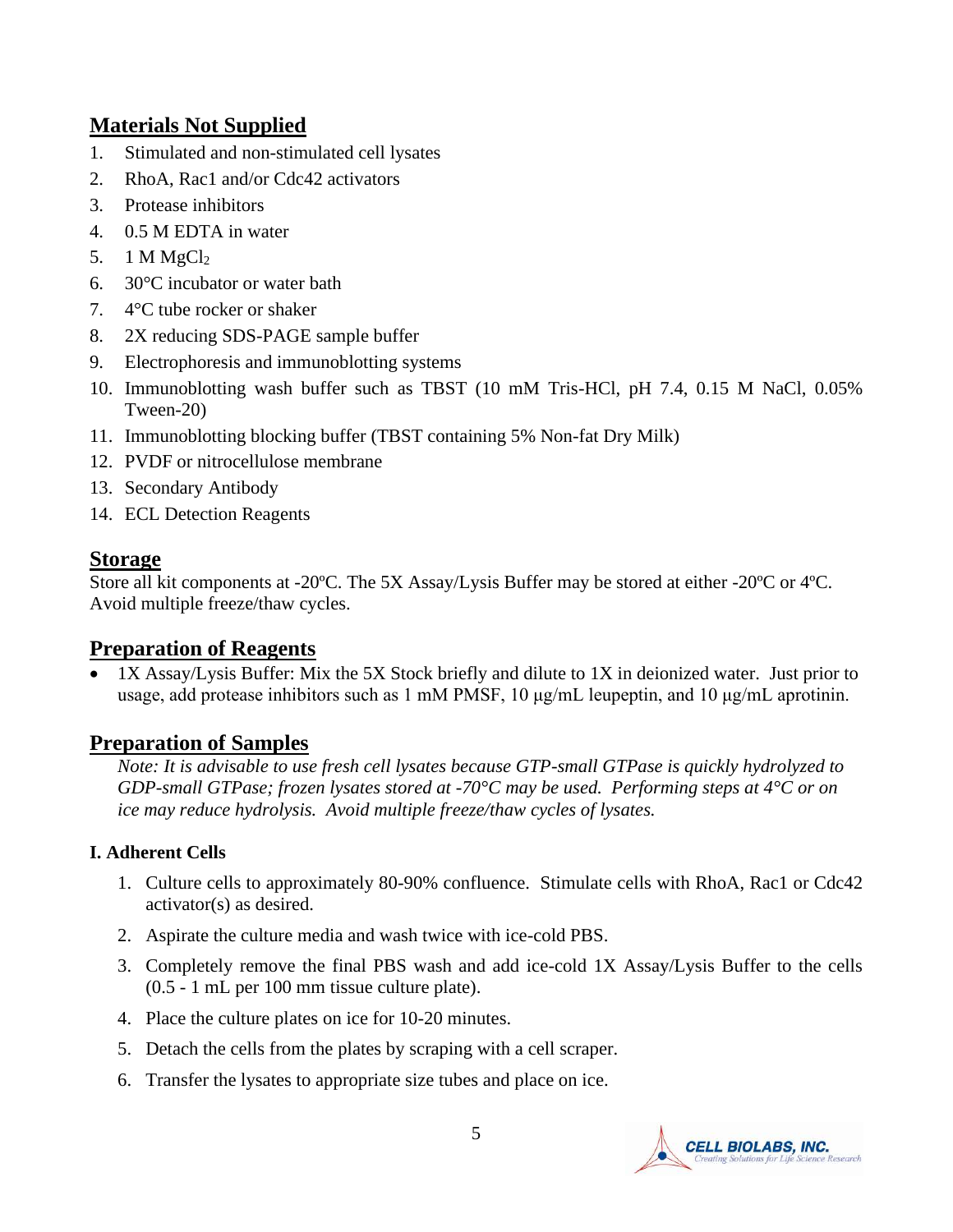- 7. If nuclear lysis occurs, the cell lysates may become very viscous and difficult to pipette. If this occurs, lysates can be passed through a 27½-gauge syringe needle 3-4 times to shear the genomic DNA.
- 8. Clear the lysates by centrifugation for 10 minutes (14,000 x g at  $4^{\circ}$ C).
- 9. Collect the supernatant and store samples on ice for immediate use, or snap freeze and store at 70°C for future use.
- 10. Proceed to GTPγS/GDP Loading for positive and negative controls, or Pull-Down Assay.

#### **II. Suspension Cells**

- 1. Culture cells and stimulate with RhoA, Rac1 or Cdc42 activator(s) as desired.
- 2. Perform a cell count, and then pellet the cells by centrifugation.
- 3. Aspirate the culture media and wash twice with ice-cold PBS.
- 4. Completely remove the final PBS wash and add ice-cold 1X Assay/Lysis Buffer to the cell pellet  $(0.5 - 1$  mL per  $1 \times 10^7$  cells).
- 5. Lyse the cells by repeated pipetting.
- 6. Transfer the lysates to appropriate size tubes and place on ice.
- 7. If nuclear lysis occurs, the cell lysates may become very viscous and difficult to pipette. If this occurs, lysates can be passed through a 27½-gauge syringe needle 3-4 times to shear the genomic DNA.
- 8. Clear the lysates by centrifugation for 10 minutes (14,000 x g at  $4^{\circ}$ C).
- 9. Collect the supernatant and store samples on ice for immediate use, or snap freeze and store at 70°C for future use.
- 10. Proceed to GTPγS/GDP Loading for positive and negative controls, or Pull-Down Assay.

## **Assay Protocol**

*Important Note: Before running any Small GTPase pulldown assay, it is always a good practice to run a Western Blot directly on the cell lysate using the antibody provided in this kit. For example: load 5 µg, 10 µg and 20 µg of lysate onto an SDS-PAGE gel, transfer and blot. When proceeding with the pulldown assay, use 100-times the amount of lysate that gave you a clear band of your desired small GTPase in the direct Western blot. For example: if the 5 µg band was faint but the 10 µg band was clear and strong, use 100 x 10 µg = 1 mg of lysate in the assay. Using sufficient lysate in the pulldown assay is critical to success.*

#### **I. GTPγS/GDP Loading (Positive and Negative Controls)**

*Note: Samples that will not be GTPγS/GDP loaded may be kept on ice during the loading of controls.*

1. Aliquot 0.5 – 1 mL of each cell lysate to two microcentrifuge tubes.

*Note: Typical protein content/sample is > 0.5 mg.* 

2. Adjust the volume of each sample to 1 mL with 1X Assay Lysis Buffer.

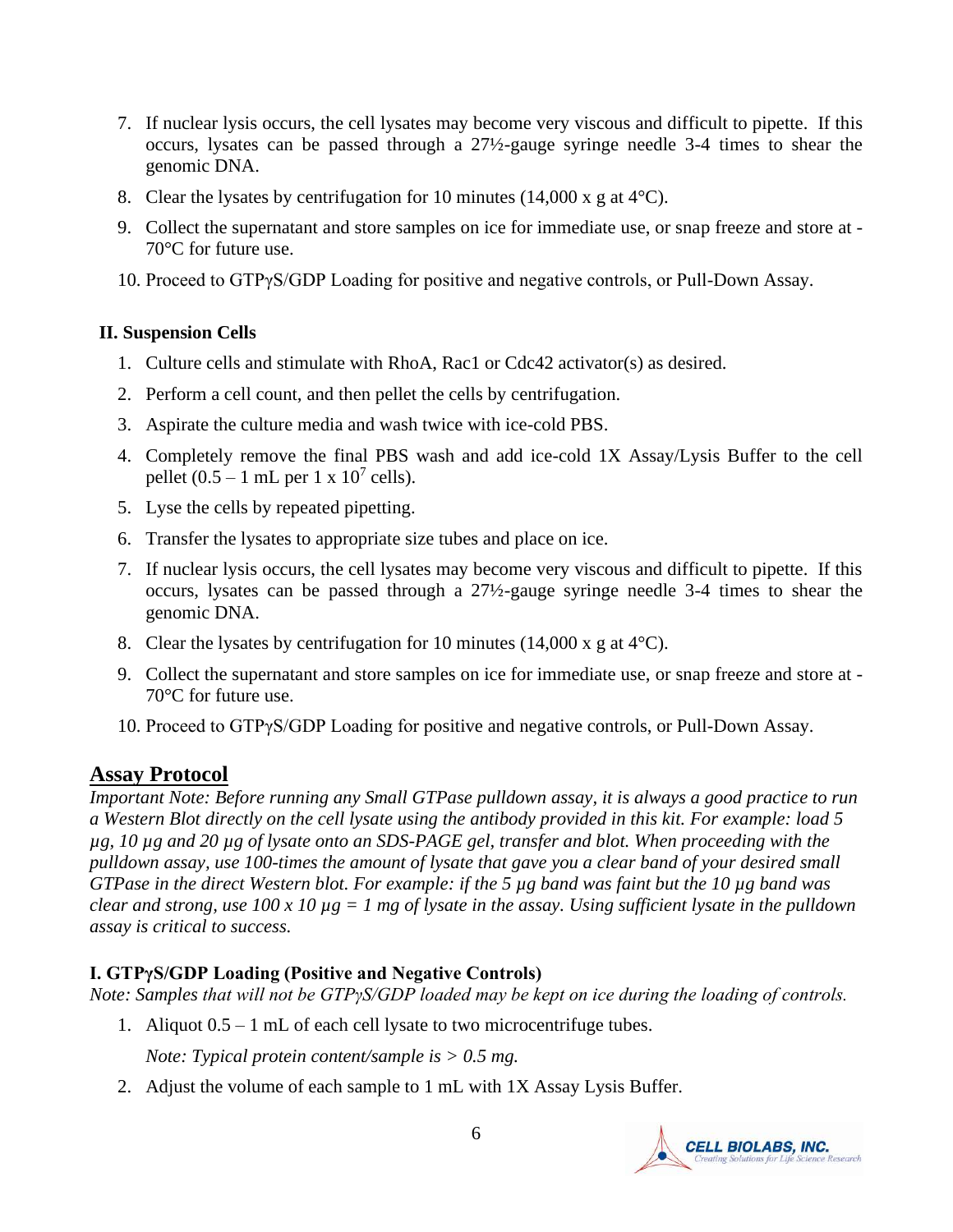- 3. Add 20 µL of 0.5 M EDTA to each sample.
- 4. Add 10 µL of 100X GTPγS to one tube (positive control) and 10 µL of 100X GDP to the other tube (negative control). Mix and label each tube appropriately.
- 5. Incubate the tubes for 30 minutes at 30°C with agitation.
- 6. Stop the loading by adding 65  $\mu$ L of 1 M MgCl<sub>2</sub> to each tube. Mix and place tubes on ice.
- 7. Continue with Pull-Down assay.

#### **II. Small GTPase Pull-Down Assay**

- 1. Aliquot 0.5 1 mL of cell lysate (treated with small GTPase activators or untreated) to a microcentrifuge tube.
- 2. Adjust the volume of each sample to 1 mL with 1X Assay Lysis Buffer.
- 3. Thoroughly resuspend the Rhotekin RBD or PAK PBD Agarose bead slurry by vortexing or titurating.
- 4. Quickly add 40  $\mu$ L of resuspended bead slurry to each tube (including GTP $\gamma$ S/GDP controls).
- 5. Incubate the tubes at  $4^{\circ}$ C for 1 hour with gentle agitation.
- 6. Pellet the beads by centrifugation for 10 seconds at 14,000 x g.
- 7. Aspirate and discard the supernatant, making sure not to disturb/remove the bead pellet.
- 8. Wash the bead 3 times with 0.5 mL of 1X Assay Buffer, centrifuging and aspirating each time.
- 9. After the last wash, pellet the beads and carefully remove all the supernatant.
- 10. Resuspend the bead pellet in 40  $\mu$ L of 2X reducing SDS-PAGE sample buffer.
- 11. Boil each sample for 5 minutes.
- 12. Centrifuge each sample for 10 seconds at 14,000 x g.

## **III. Electrophoresis and Transfer**

1. Load 20 µL/well of pull-down supernatant to a polyacrylamide gel. Also, it's recommended to include a pre-stained MW standard (as an indicator of a successful transfer in step 3).

*Note: If desired, 10 µL/well of RhoA, Rac1 or Cdc42 Immunoblot Positive Control (provided ready-to-use, pre-boiled) can be added as an immunoblot positive control.* 

- 2. Perform SDS-PAGE as per the manufacturer's instructions.
- 3. Transfer the gel proteins to a PVDF or nitrocellulose membrane as per the manufacturer's instructions.

## **IV. Immunoblotting and Detection (all steps are at room temperature, with agitation)**

1. Following the electroblotting step, immerse the PVDF membrane in 100% Methanol for 15 seconds, and then allow it to dry at room temperature for 5 minutes.

*Note: If Nitrocellulose is used instead of PVDF, this step should be skipped.*

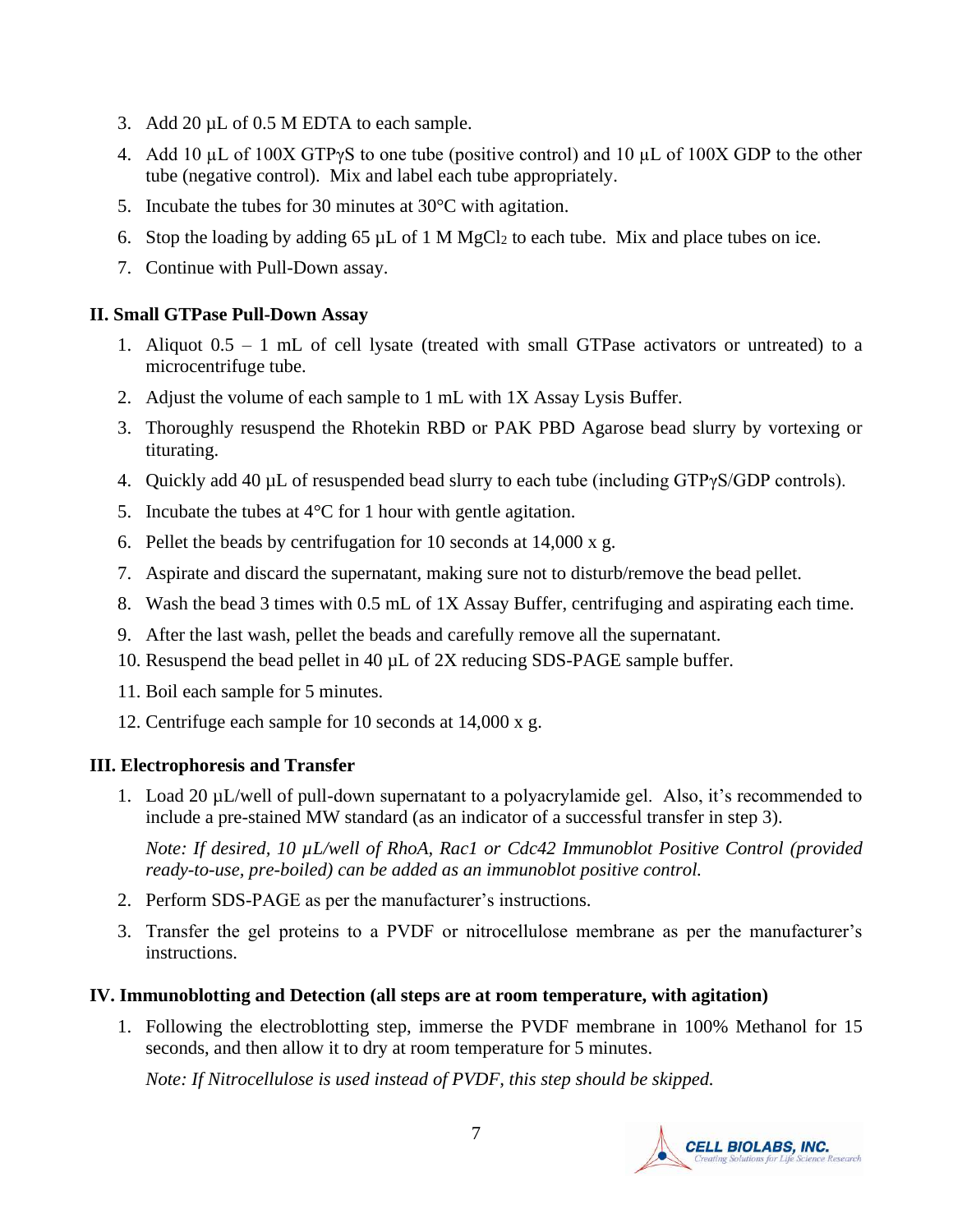2. Block the membrane with 5% non-fat dry milk in TBST for 1 hr at room temperature with constant agitation.

Incubate the membrane with Anti-RhoA, Rac1 or Cdc42 Antibody, freshly diluted 1:200 to 1:1000 in 5% non-fat dry milk/TBST, for 1-2 hr at room temperature with constant agitation.

*Note: To conserve antibody, incubations should be performed in a plastic bag.*

- 3. Wash the blotted membrane three times with TBST, 5 minutes each time.
- 4. Incubate the membrane with a secondary antibody (e.g. Goat Anti-Mouse IgG, HRPconjugate), freshly diluted in 5% non-fat dry milk/TBST, for 1 hr at room temperature with constant agitation.
- 5. Wash the blotted membrane three times with TBST, 5 minutes each time.
- 6. Use the detection method of your choice. We recommend enhanced chemiluminescence reagents from Pierce.

#### **Example of Results**

The following figure demonstrates typical results seen with Cell Biolabs' RhoA/Rac1/Cdc42 Activation Assay Kit. One should use the data below for reference only.



**Figure 2: RhoA Activation Assay.** *Left Image*: RhoA Immunoblot Positive Control. *Right Image*: Demonstrates Anti-RhoA monoclonal antibody specificity by dot blot.

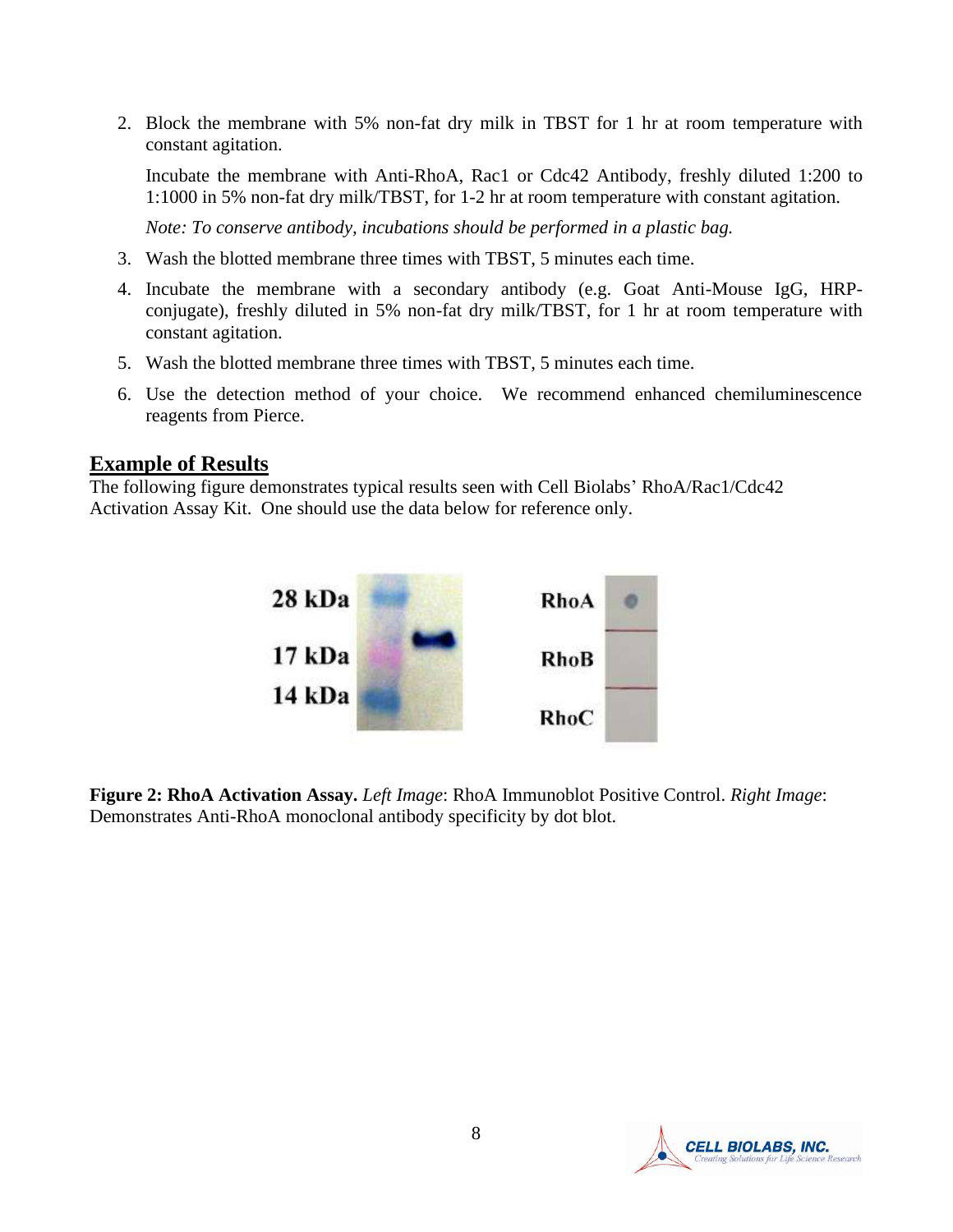

**Figure 3: RhoA Activation Assay.** *Lane 1*: MW Standard. *Lane 2*: MDA-231 cell lysate loaded with GDP and incubated with Rhotekin RBD Agarose beads. *Lane 3*: MDA-231 cell lysate loaded with GTPγS and incubated with Rhotekin RBD Agarose beads.



**Figure 4: Rac1 Activation Assay.** *Left Image*: Rac1 Immunoblot Positive Control. *Right Image*: Demonstrates Anti-Rac1 monoclonal antibody specificity by dot blot.



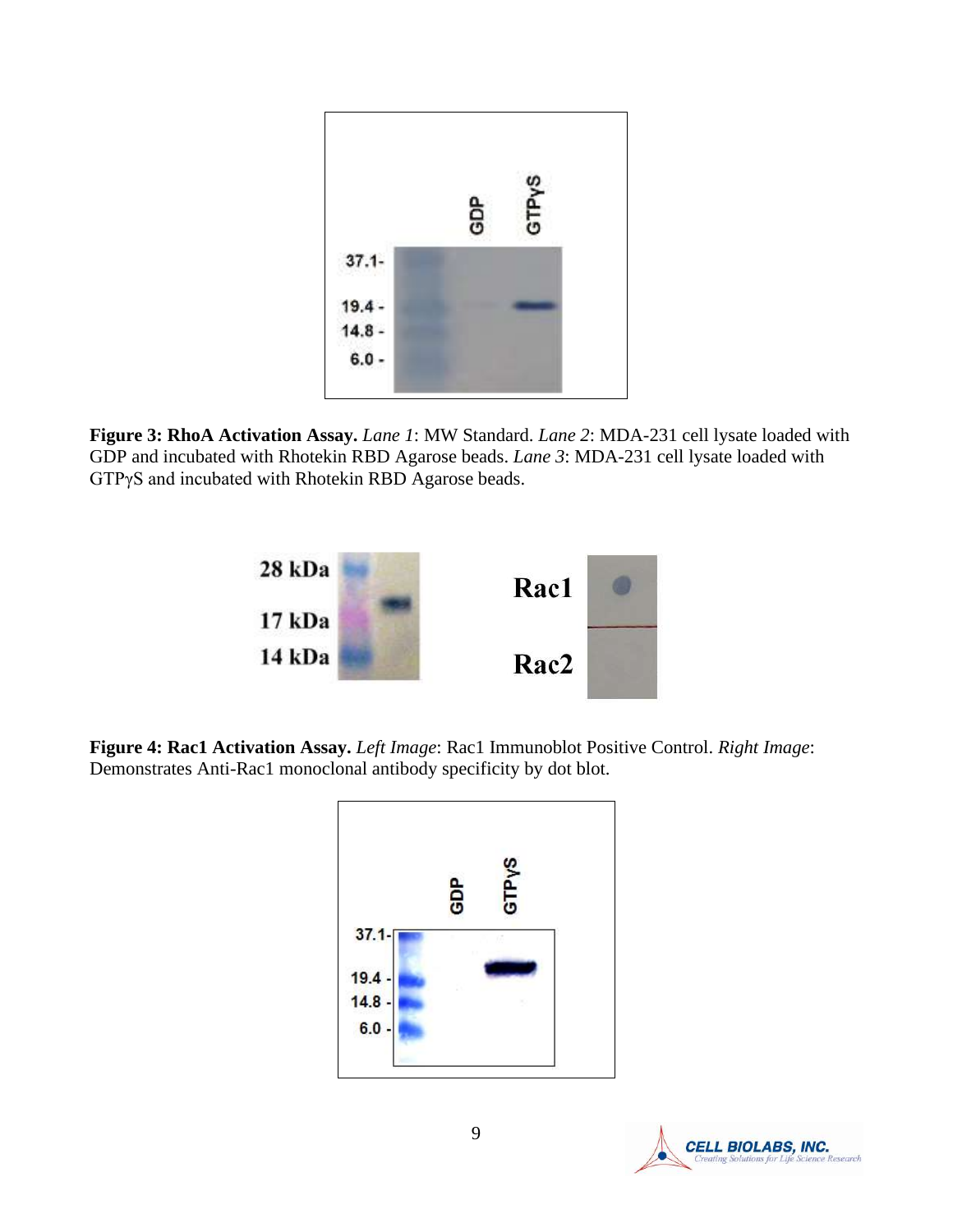**Figure 5: Rac1 Activation Assay.** *Lane 1*: MW Standard. *Lane 2*: 293 cell lysate loaded with GDP and incubated with PAK PBD Agarose beads. *Lane 3*: 293 cell lysate loaded with GTPγS and incubated with PAK-1 PBD Agarose beads.



**Figure 6: Cdc42 Activation Assay.** *Left Image*: Cdc42 Immunoblot Positive Control. *Right Image*: Demonstrates Anti-Cdc42 monoclonal antibody specificity by dot blot.



**Figure 7: Cdc42 Activation Assay.** *Lane 1*: MW Standard. *Lane 2*: 293 cell lysate loaded with GDP and incubated with PAK PBD Agarose beads. *Lane 3*: 293 cell lysate loaded with GTPγS and incubated with PAK-1 PBD Agarose beads.

# **References**

1. Ren X.D. and Schwartz M. A. (2000) *[Methods Enzymol.](javascript:AL_get(this,%20)* **325**:264-72.

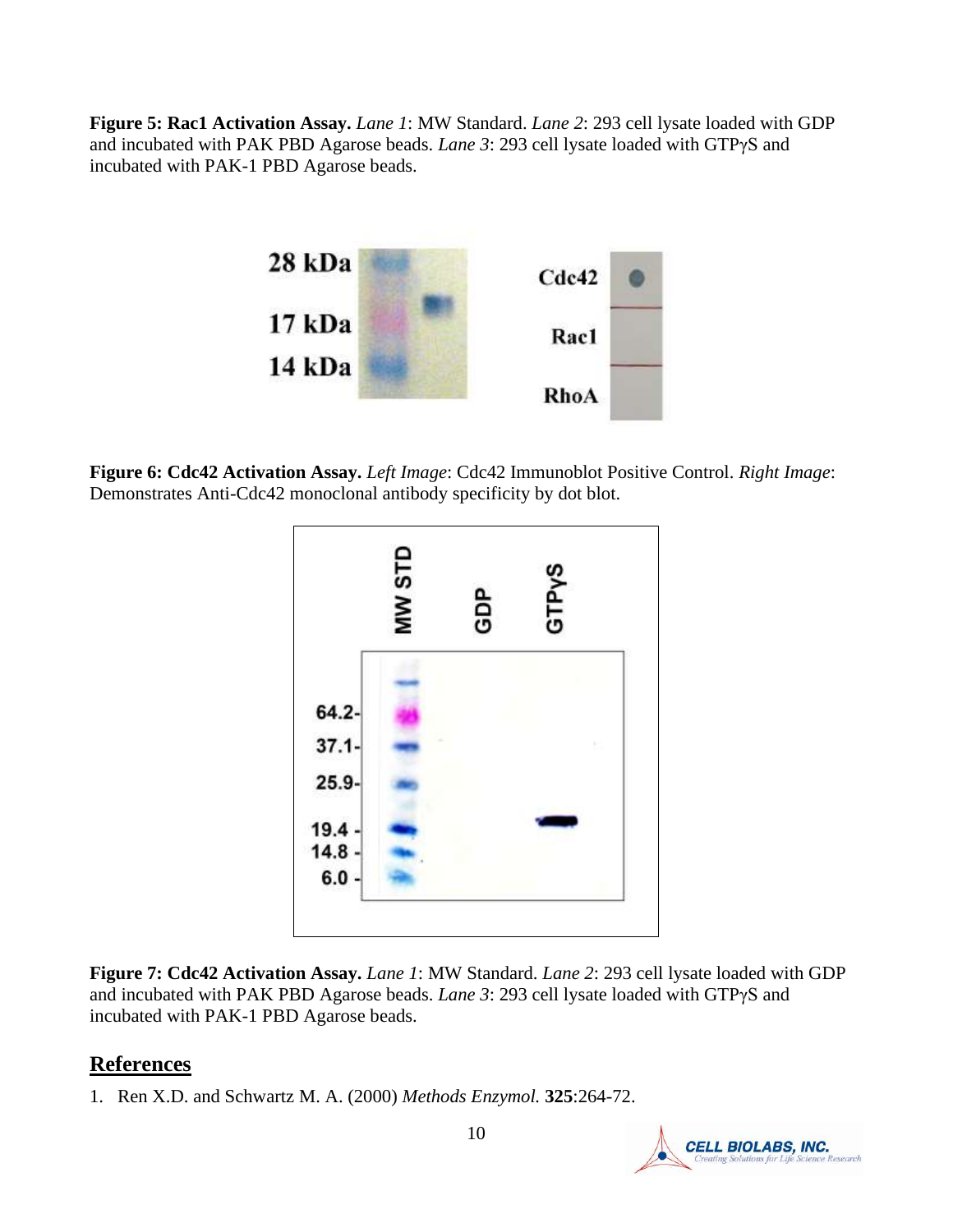- 2. [Raftopoulou M.](http://www.ncbi.nlm.nih.gov/entrez/query.fcgi?db=pubmed&cmd=Search&term=%22Raftopoulou+M%22%5BAuthor%5D), and [Hall A.](http://www.ncbi.nlm.nih.gov/entrez/query.fcgi?db=pubmed&cmd=Search&term=%22Hall+A%22%5BAuthor%5D) (2004) *Dev Biol.* **265**:23-32.
- 3. [Bar-Sagi D.](http://www.ncbi.nlm.nih.gov/entrez/query.fcgi?db=pubmed&cmd=Search&term=%22Bar%2DSagi+D%22%5BAuthor%5D), and [Hall A.](http://www.ncbi.nlm.nih.gov/entrez/query.fcgi?db=pubmed&cmd=Search&term=%22Hall+A%22%5BAuthor%5D) (2000) *Cell* **103**:227-38.
- 4. Benard, V., Bohl, B. P., and Bokoch, G. M. (1999) *J. Biol. Chem.* **274**:13198-13204.

# **Recent Product Citations**

- 1. Jaafar, L. et al. (2021). StarD13 differentially regulates migration and invasion in prostate cancer cells. *Hum Cell*. doi: 10.1007/s13577-020-00479-8.
- 2. Ghassibe-Sabbagh, M. et al. (2021). Altered regulation of cell migration in IRF6-mutated orofacial cleft patients-derived primary cells reveals a novel role of Rho GTPases in cleft/lip palate development. *Cells Dev*. doi: 10.1016/j.cdev.2021.203674.
- 3. Li, M.J. et al. (2021). Ezrin Promotes the Proliferation, Migration, and Invasion of Ovarian Cancer Cells. *Biomed. Environ. Sci*. **34**(2):139-151. doi: 10.3967/bes2021.020.
- 4. Matarrese, P. et al. (2021). Physical Interaction between HPV16E7 and the Actin-Binding Protein Gelsolin Regulates Epithelial-Mesenchymal Transition via HIPPO-YAP Axis. *Cancers (Basel)*. **13**(2):353. doi: 10.3390/cancers13020353.
- 5. El-Mais, N. et al. (2020). Human recombinant arginase I [HuArgI (Co)-PEG5000]-induced arginine depletion inhibits ovarian cancer cell adhesion and migration through autophagy-mediated inhibition of RhoA. *J Ovarian Res*. **14**(1):13. doi: 10.1186/s13048-021-00767-3.
- 6. El‑Chami, D. et al. (2021). Recombinant anthrax lethal toxin inhibits cell motility and invasion in breast cancer cells through the dysregulation of Rho GTPases. *Oncol Lett*. **21**(2):1-7. doi: 10.3892/ol.2020.12424.
- 7. Al Haddad, M. et al. (2020). Differential regulation of rho GTPases during lung adenocarcinoma migration and invasion reveals a novel role of the tumor suppressor StarD13 in invadopodia regulation. *Cell Commun Signal*. **18**(1):144. doi: 10.1186/s12964-020-00635-5.
- 8. Badaoui, M. et al. (2020). Vav3 Mediates Pseudomonas aeruginosa Adhesion to the Cystic Fibrosis Airway Epithelium. *Cell Rep*. **32**(1):107842. doi: 10.1016/j.celrep.2020.107842.
- 9. Rajakylä, E.K. et al. (2020). Assembly of Peripheral Actomyosin Bundles in Epithelial Cells Is Dependent on the CaMKK2/AMPK Pathway. *Cell Rep*. **30**(12):4266-4280.e4. doi: 10.1016/j.celrep.2020.02.096.
- 10. Hirano, T. et al. (2020). FARP1 boosts CDC42 activity from integrin αvβ5 signaling and correlates with poor prognosis of advanced gastric cancer. *Oncogenesis*. **9**(2):13. doi: 10.1038/s41389-020- 0190-7.
- 11. Nicolas, S. et al. (2019). Hypoxia and EGF Stimulation Regulate VEGF Expression in Human Glioblastoma Multiforme (GBM) Cells by Differential Regulation of the PI3K/Rho-GTPase and MAPK Pathways. *Cells*. **8**(11). pii: E1397. doi: 10.3390/cells8111397.
- 12. Fostok, S. et al. (2019). Connexin 43 Loss Triggers Cell Cycle Entry and Invasion in Non-Neoplastic Breast Epithelium: A Role for Noncanonical Wnt Signaling. *Cancers (Basel)*. **11**(3). pii: E339. doi: 10.3390/cancers11030339.
- 13. El Atat, O. et al. (2019). RHOG Activates RAC1 through CDC42 Leading to Tube Formation in Vascular Endothelial Cells. *Cells*. **8**(2). pii: E171. doi: 10.3390/cells8020171.
- 14. Kim, D. et al. (2019). Lysophosphatidic acid increases mesangial cell proliferation in models of diabetic nephropathy via Rac1/MAPK/KLF5 signaling. *Exp Mol Med*. **51**(2):18. doi: 10.1038/s12276-019-0217-3.
- 15. Zhang, F. et al. (2018). GAP43, a novel metastasis promoter in non-small cell lung cancer. *J Transl Med*. **16**(1):310. doi: 10.1186/s12967-018-1682-5.

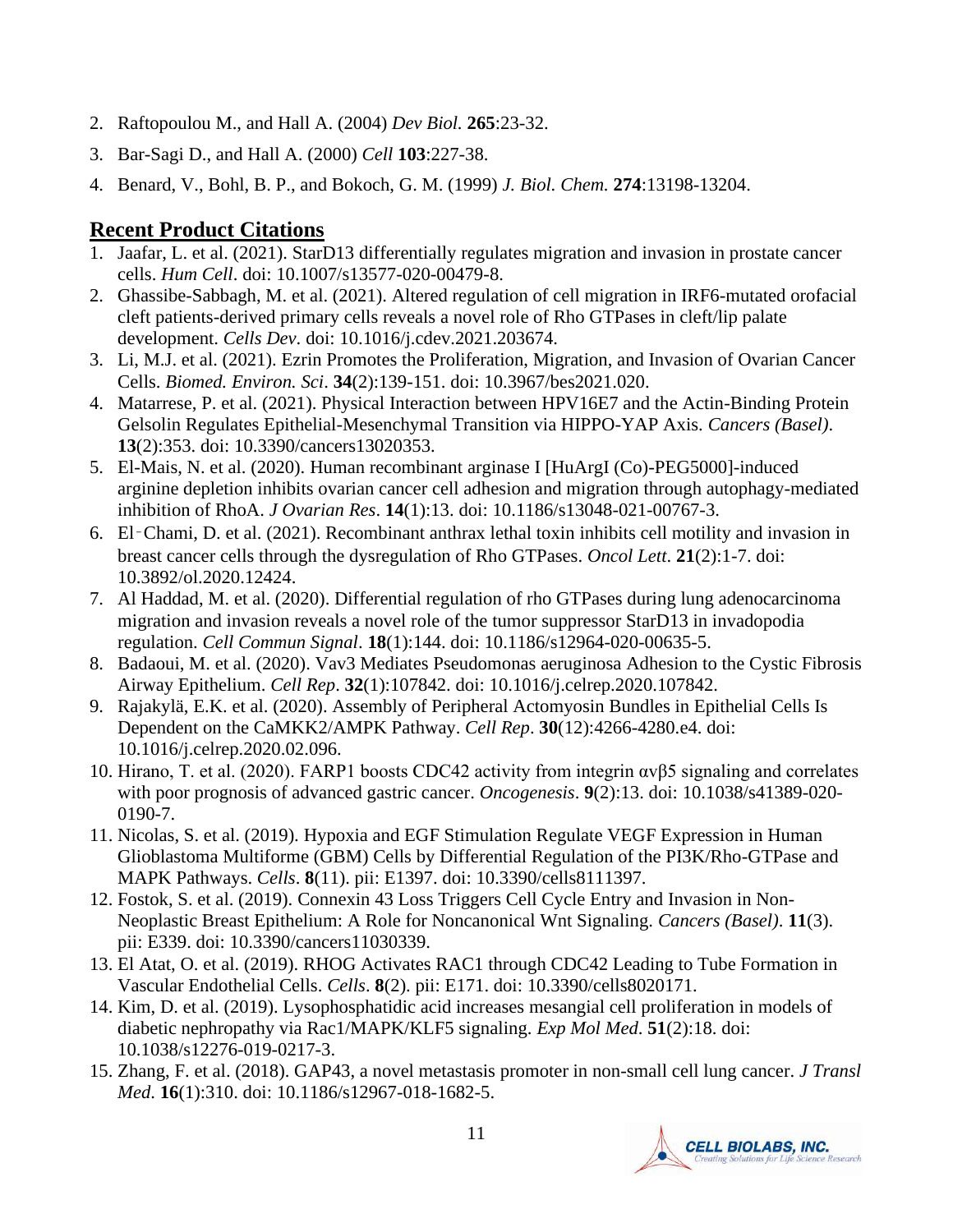- 16. Chen, Z.S. et al. (2018). Planar cell polarity gene Fuz triggers apoptosis in neurodegenerative disease models. *EMBO Rep*. **19**(9). pii: e45409. doi: 10.15252/embr.201745409.
- 17. Schiapparelli, P. et al. (2017). NKCC1 regulates migration ability of glioblastoma cells by modulation of actin dynamics and interacting with cofilin. *EBioMedicine* doi: 10.1016/j.ebiom.2017.06.020.
- 18. Prudent, J. et al. (2016). Mitochondrial Ca2+ uptake controls actin cytoskeleton dynamics during cell migration. *Sci. Rep.* **6**:36570.
- 19. Shen, J. et al. (2016). NMDA receptors participate in the progression of diabetic kidney disease by decreasing Cdc42-GTP activation in podocytes. *J Pathol*. doi:10.1002/path.4764.
- 20. Le, L. T. et al. (2016). Loss of miR-203 regulates cell shape and matrix adhesion through ROBO1/Rac/FAK in response to stiffness. *J Cell Biol.* **212**:707-719.
- 21. Namachivayam, K. et al. (2015). All-Trans Retinoic Acid Induces TGF-β2 in Intestinal Epithelial Cells via RhoA- and p38α MAPK-Mediated Activation of the Transcription Factor ATF2. *PLoS One*. **10**(7):e0134003. doi: 10.1371/journal.pone.0134003.
- 22. Giralt, A. et al. (2015). Pyk2 is essential for astrocytes mobility following brain lesion. *Glia*. doi:10.1002/glia.22952.
- 23. Mori, H. et al. (2015). Smad3 deficiency leads to mandibular condyle degradation via the sphingosine 1-phosphate (S1P)/S1P 3 signaling axis. *Am J Pathol.* doi: 10.1016/j.ajpath.2015.06.015.
- 24. Toyoda, K. et al. (2015). Grp78 is critical for amelogenin-induced cell migration in a multipotent clonal human periodontal ligament cell line. *J Cell Physiol*. doi: 10.1002/jcp.25087.
- 25. Barbati, C. et al. (2015). THU0381 autoantibodies specific to D4GDI isolated from SLE patients "unlock" RHO small GTPases and affect actin remodeling in T lymphocytes. *Ann Rheum Dis.* **74**:334-334.
- 26. Barbati, C. et al. (2015). Autoantibodies specific to D4GDI modulate Rho GTPase mediated cytoskeleton remodeling and induce autophagy in T lymphocytes. *J Autoimmun.* [doi:](http://dx.doi.org/10.1016/j.jaut.2015.01.005) [10.1016/j.jaut.2015.01.005.](http://dx.doi.org/10.1016/j.jaut.2015.01.005)
- 27. Nasrallah, A. et al. (2014). Effect of StarD13 on colorectal cancer proliferation, motility and invasion. *Oncol Rep.* **31**:505-515.
- 28. Luis-Ravelo, D. et al. (2014). RHOB influences lung adenocarcinoma metastasis and resistance in a host-sensitive manner. *Mol Oncol.* **8**:196-206.
- 29. Khalil, B. D. et al. (2014). The regulation of RhoA at focal adhesions by StarD13 is important for astrocytoma cell motility. *Exp Cell Res.* **321**:109-122.
- 30. Hanna, S. et al. (2014). StarD13 is a tumor suppressor in breast cancer that regulates cell motility and invasion. *Int J Oncol.* **44**:1499-1511.

# **Warranty**

These products are warranted to perform as described in their labeling and in Cell Biolabs literature when used in accordance with their instructions. THERE ARE NO WARRANTIES THAT EXTEND BEYOND THIS EXPRESSED WARRANTY AND CELL BIOLABS DISCLAIMS ANY IMPLIED WARRANTY OF MERCHANTABILITY OR WARRANTY OF FITNESS FOR PARTICULAR PURPOSE. CELL BIOLABS' sole obligation and purchaser's exclusive remedy for breach of this warranty shall be, at the option of CELL BIOLABS, to repair or replace the products. In no event shall CELL BIOLABS be liable for any proximate, incidental or consequential damages in connection with the products.